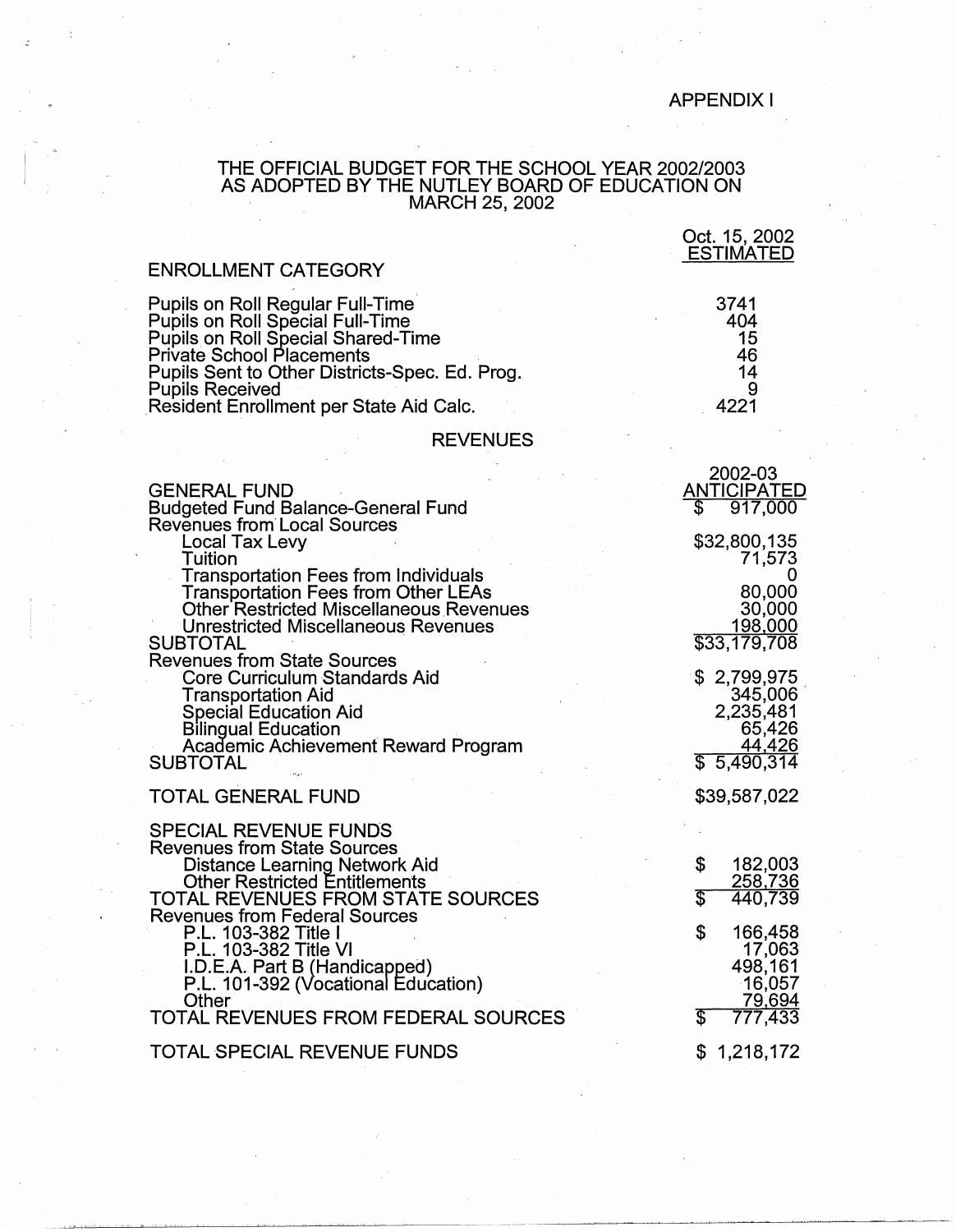| <b>DEBT SERVICE</b>                                                                                                                    | 2002-03<br><b>ANTICIPATED</b> |
|----------------------------------------------------------------------------------------------------------------------------------------|-------------------------------|
| <b>Revenues from Local Sources</b><br><b>Local Tax Levy</b><br>TOTAL REVENUES FROM LOCAL SOURCES<br><b>Revenues from State Sources</b> | <u>138,463</u><br>138,463     |
| Debt Service Aid Type II<br>TOTAL LOCAL DEBT SERVICE                                                                                   | 14,878<br>153,341             |
| TOTAL DEBT SERVICE FUND                                                                                                                | 153,341                       |
| <b>TOTAL REVENUES/SOURCES</b>                                                                                                          | \$40,958,535                  |

# APPROPRIATIONS

 $\bar{\gamma}$ 

|                                                                     | 2002-03               |
|---------------------------------------------------------------------|-----------------------|
| <b>GENERAL CURRENT EXPENSE</b>                                      | <b>APPROPRIATIONS</b> |
| <b>Regular Programs-Instruction</b>                                 | \$16,414,658          |
| <b>Special Education-Instruction</b>                                | 1,814,032             |
| <b>Basic Skills/Remedial-Instruction</b>                            | 403,097               |
| <b>Bilingual Education-Instruction</b>                              | 151,457               |
| Vocational Programs-Local-Instruction                               | 2,800                 |
| School-Spon. Cocurricular Activities-                               |                       |
| Instruction                                                         | 174,947               |
| School-Sponsored Athletics-Instruction                              | 728,488               |
| <b>Community Services Programs/Operations</b>                       | 3,500                 |
| Undistributed Expenditures:                                         |                       |
| Instruction                                                         | 2,440,693<br>432,781  |
| <b>Health Services</b><br>Other Support Services-Students-Related & |                       |
| <b>Extraordinary Services</b>                                       | 373,508               |
| Other Support Services-Students-Regular                             | 942,789               |
| Other Support Services-Students-Special                             | 618,845               |
| <b>Improvement of Instructional Services</b>                        | 333,689               |
| <b>Educational Media Services/School Library</b>                    | 753,063               |
| <b>Instructional Staff Training Services</b>                        | 45,450                |
| <b>Support Services-General Administration</b>                      | 882,695               |
| <b>Support Services-School Administration</b>                       | 2,125,097             |
| <b>Operation &amp; Maintenance of Plant Services</b>                | 3,799,229             |
| <b>Student Transportation Services</b>                              | 1,216,711             |
| <b>Business &amp; Other Support Services</b>                        | 1,027,837             |
| <b>Personal Services-Employee Benefits</b>                          | 4,602,222             |
| <b>Food Services</b>                                                | 185,000               |
| <b>Total Undistributed Expenditures</b>                             | \$19,779,609          |
| TOTAL GENERAL CURRENT EXPENSE                                       | \$39,472,588          |
| <b>CAPITAL OUTLAY</b>                                               |                       |
| Equipment                                                           | \$<br>91,149          |
|                                                                     |                       |
| TOTAL CAPITAL OUTLAY                                                | \$<br>91,149          |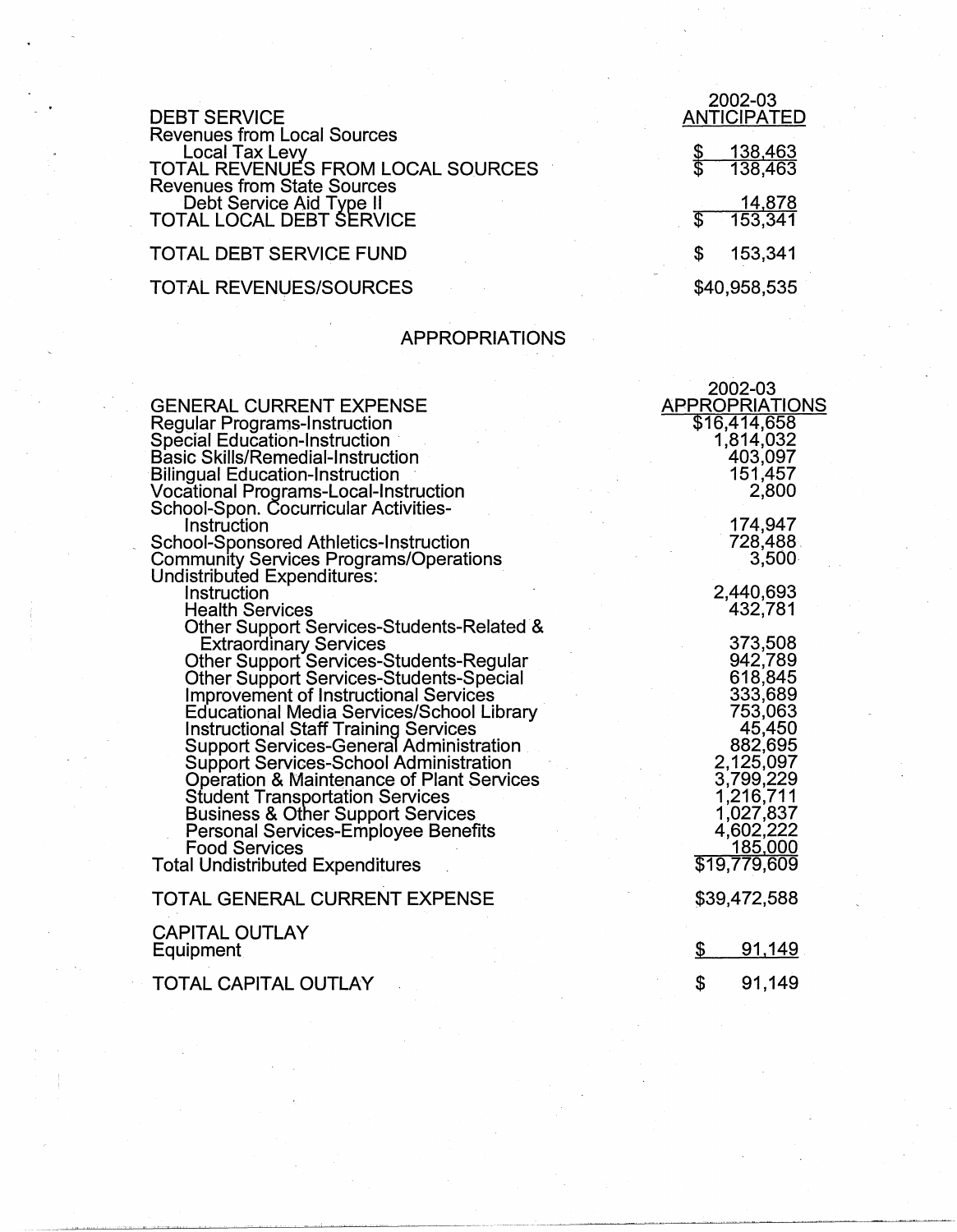|                                                                                                                                                                                                           | 2002-03<br><b>APPROPRIATIONS</b>                                                           |
|-----------------------------------------------------------------------------------------------------------------------------------------------------------------------------------------------------------|--------------------------------------------------------------------------------------------|
| <b>SPECIAL SCHOOLS</b><br><b>Summer School - Instruction</b><br><b>Summer School - Support Services</b><br><b>Total Summer School</b>                                                                     | \$<br>19,500<br><u>_3,785</u><br>23,285<br>S                                               |
| TOTAL SPECIAL SCHOOLS                                                                                                                                                                                     | \$<br>23,285                                                                               |
| <b>GENERAL FUND GRAND TOTAL</b>                                                                                                                                                                           | \$39,587,022                                                                               |
| <b>SPECIAL REVENUE FUNDS</b><br><b>Support Services</b><br><b>Distance Learning Network Aid:</b><br><b>Facilities Acquisition and Construction Services</b><br><b>Total Distance Learning Network Aid</b> | \$<br>177,203<br>4,800<br>182,003<br>T                                                     |
| <b>Other State Projects:</b><br>Nonpublic Textbooks<br>Nonpublic Auxiliary Services<br>Nonpublic Handicapped Services<br><b>Nonpublic Nursing Services</b><br>Other<br>TOTAL STATE PROJECTS               | \$<br>35,149<br>80,191<br>79,452<br>38,584<br>25,360<br>$\overline{\mathbb{S}}$<br>440,739 |
| FEDERAL PROJECTS:<br>P.L. 103-382 Title I<br>P.L. 103-382 Title VI<br>I.D.E.A. Part B (Handicapped)<br>P.L. 101-392 (Vocational Education)<br>Other<br>TOTAL FEDERAL PROJECTS                             | \$<br>166,458<br>17,063<br>498,161<br>16,057<br>79,694<br>777,433<br>\$                    |
| TOTAL SPECIAL REVENUE FUNDS                                                                                                                                                                               | \$<br>1,218,172                                                                            |
| <b>DEBT SERVICE FUNDS</b><br>Debt Service Regular<br>TOTAL DEBT SĚRVICE FUNDS                                                                                                                             | $\frac{1}{3}$<br><u>153,341</u><br>153,341                                                 |
| TOTAL EXPENDITURES/APPROPRIATIONS                                                                                                                                                                         | \$40,958,535                                                                               |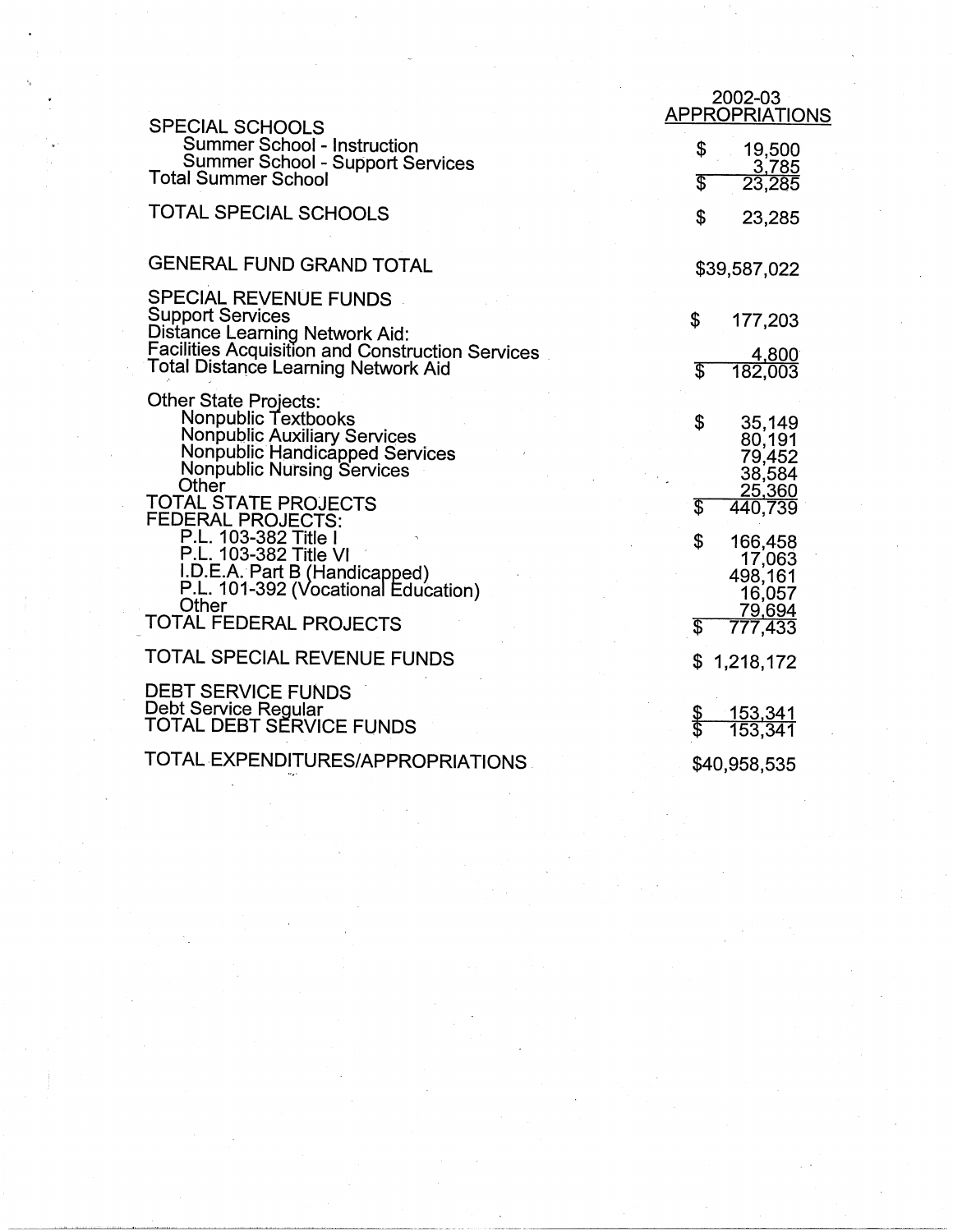# RECAPITULATION OF BALANCES

| <b>BUDGET CATEGORY</b>                                                              | <b>General Fund</b><br>(Unreserved) | General Fund<br>(Reserved)<br>Legal Reserves | Totals                 |
|-------------------------------------------------------------------------------------|-------------------------------------|----------------------------------------------|------------------------|
| Est. Approp. Bal. 6-30-99<br>(Prior Budg)<br>Approp. Balances 6-30-99               | 1,099,880                           |                                              | 1,099,880              |
| (from Audit)                                                                        | 2,478,033                           |                                              | 2,478,033              |
| Est. Approp. Bal. 6-30-00<br>(Prior Budg)                                           | 1,254,784                           | 69,152                                       | 1,323,936              |
| Approp. Balances 6-30-00<br>(from Audit)                                            | 2,184,391                           |                                              | 2,184,391              |
| Amount Budgeted during<br>FY 00-01                                                  | (950,000)                           |                                              | (950,000)              |
| <b>Additional Bal. Anticipated</b><br>during FY 00-01<br>Appropriation Bal. 6-30-01 | 500,000                             |                                              | 500,000                |
| (est.) after Transfer<br>Amount Budgeted in FY 01-02                                | 1,734,391<br>(700,000)              |                                              | 1.734,391<br>(700,000) |
| <b>Appropriation Balances</b><br>$6/30/02$ (est.)                                   | 1,034,391                           |                                              | 1,034,391              |

Current state law requires that unreserved general fund balance (surplus) in excess of the established statutory limitation (generally 6% of the prior year budget) must be appropriated in the budget for tax relief purposes. Below are the amounts for the proposed and prior two years given the current statutory limitations:

| 1999-00 | 2000-01 | 2001-02 |
|---------|---------|---------|
| 505,996 | 133,508 |         |